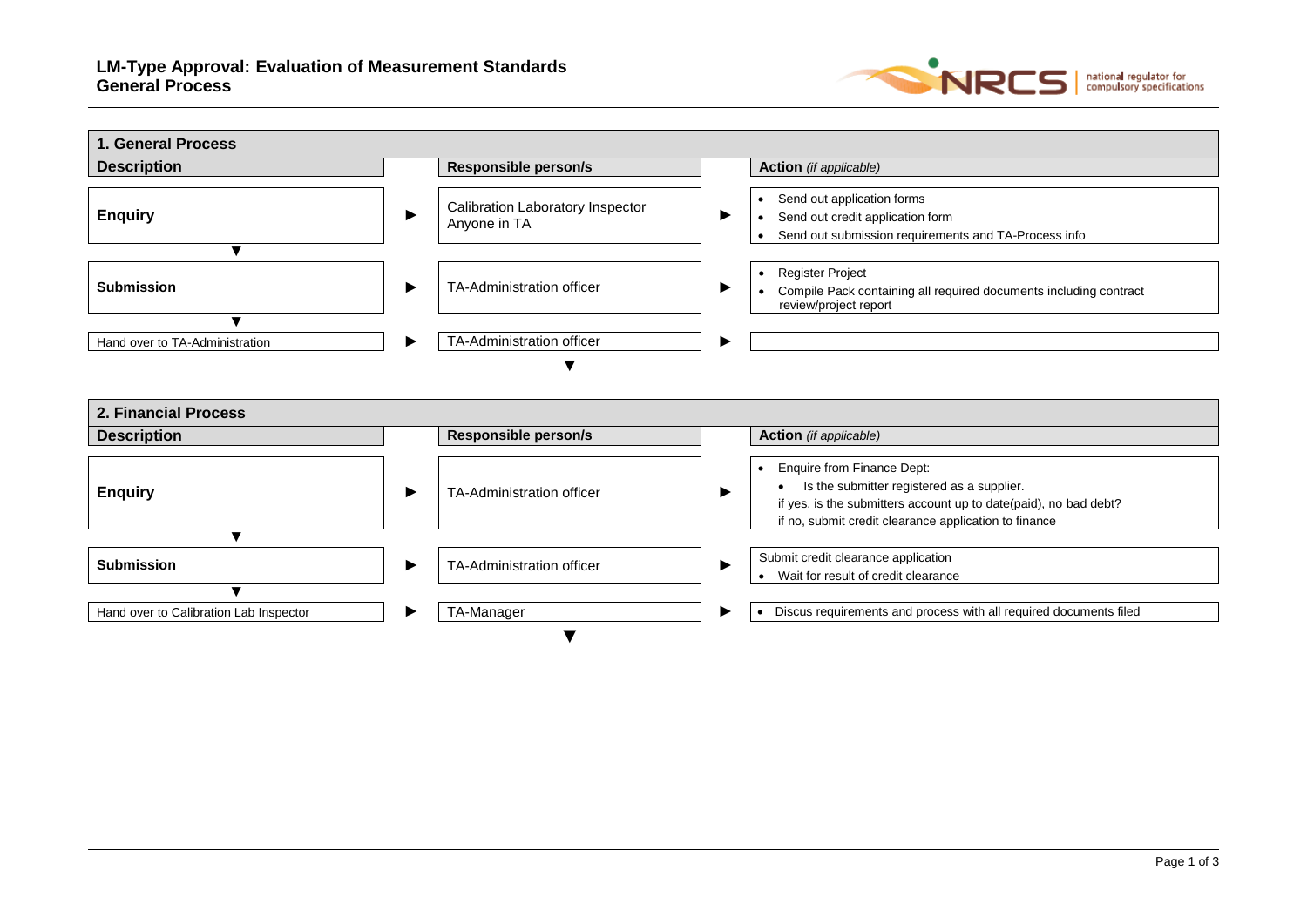

| <b>Description</b>         | <b>Responsible person/s</b> |   | <b>Action</b> (if applicable)                                                                                        |
|----------------------------|-----------------------------|---|----------------------------------------------------------------------------------------------------------------------|
| <b>Document Checklist</b>  | Calibration Lab Inspector   | ▶ | Validate if documents/equipment submitted are adequate                                                               |
|                            |                             |   |                                                                                                                      |
| Quotation                  | Calibration Lab Inspector   | ▶ | Issue quotation to submitter<br>$\bullet$                                                                            |
| $\blacksquare$             |                             |   |                                                                                                                      |
| <b>Receive Order</b>       | Calibration Lab Inspector   |   | Update contract review/project report                                                                                |
| v                          |                             |   |                                                                                                                      |
| TA-Analysis-Plan & Review- | Calibration Lab Inspector   | ▶ | Complete/Update TA-Analysis                                                                                          |
|                            |                             |   |                                                                                                                      |
| <b>Evaluation:</b>         | Calibration Lab Inspector   | ▶ | • Do evaluation of instrument according to submission and TA-Analysis                                                |
|                            | Calibration Lab Inspector   | ▶ | <b>Preliminary Assessment</b><br>Checklists                                                                          |
|                            | Calibration Lab Inspector   | ▶ | <b>Durability Tests: Three months period</b><br><b>Initial Efficiency Testing</b><br><b>Final Efficiency Testing</b> |
|                            | Calibration Lab Inspector   | ▶ | <b>Laboratory Testing, if applicable</b>                                                                             |

▼